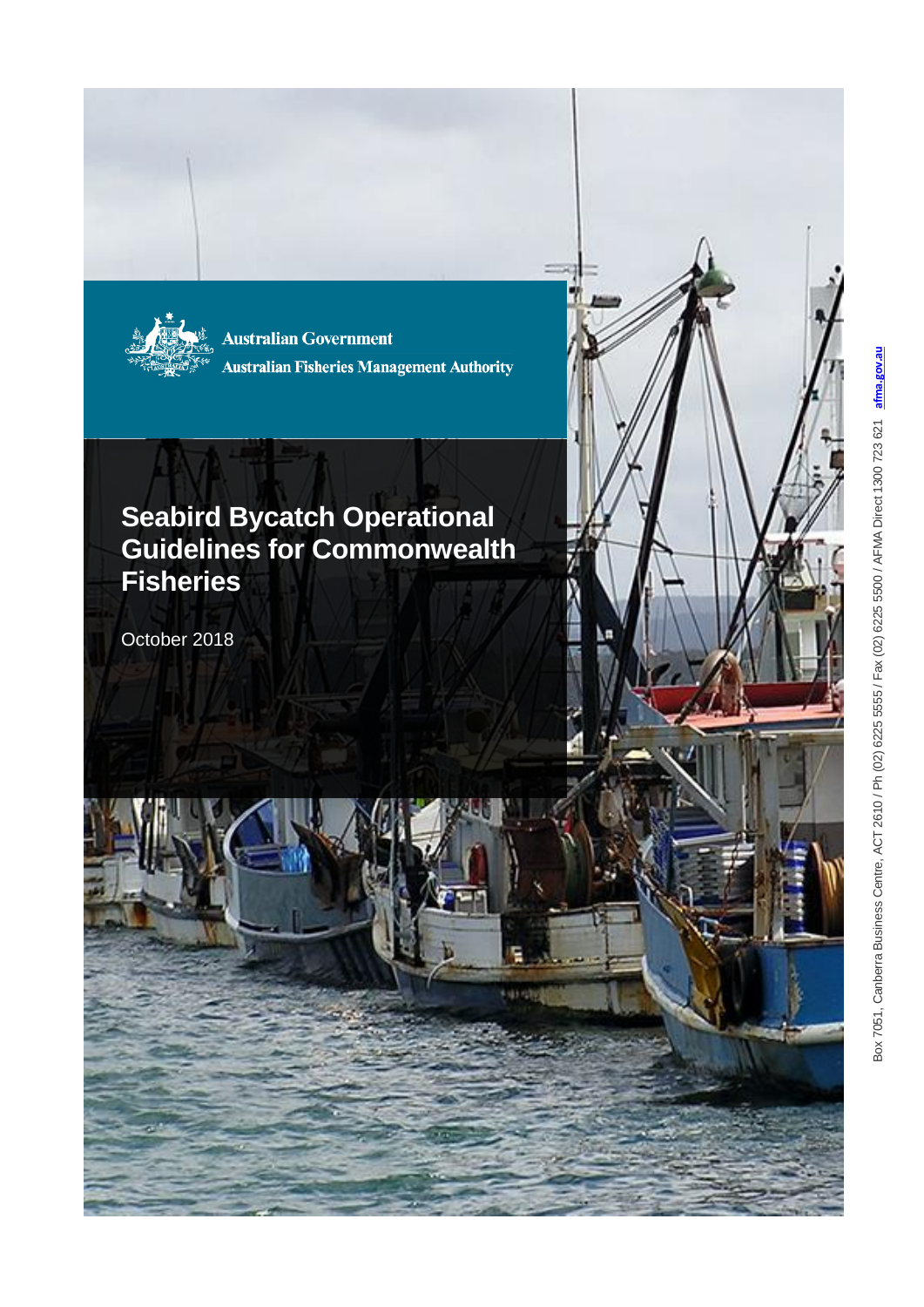# **Contents**

| 1   |                                                                                            |
|-----|--------------------------------------------------------------------------------------------|
| 1.1 |                                                                                            |
| 1.2 |                                                                                            |
| 1.3 | Current management of seabird interactions in Commonwealth Fisheries 4                     |
| 2   |                                                                                            |
| 2.1 |                                                                                            |
| 2.2 | Mitigation actions, management responses and performance measures 6                        |
| 2.3 |                                                                                            |
| 2.4 |                                                                                            |
| 2.5 |                                                                                            |
| 2.6 |                                                                                            |
| 3   |                                                                                            |
|     |                                                                                            |
| 4   |                                                                                            |
| 4.1 |                                                                                            |
| 4.2 |                                                                                            |
| 4.3 |                                                                                            |
| 4.4 |                                                                                            |
| 4.5 |                                                                                            |
|     |                                                                                            |
|     | Appendix A – Summary of current management measures for each fishery for the management of |
|     | Appendix B - Best practice mitigation measures for reducing interactions with seabirds as  |

# **Figures**

|--|--|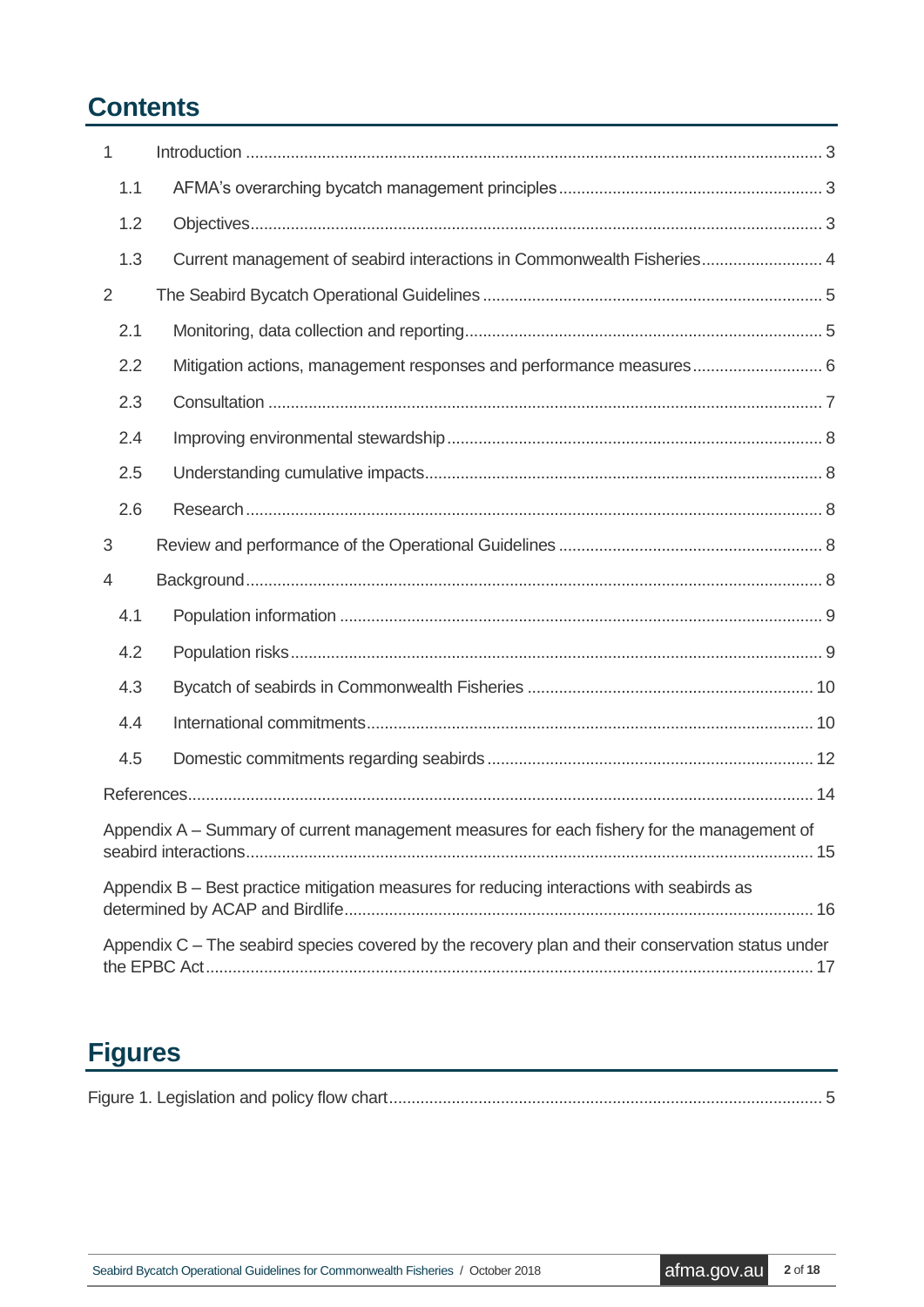# <span id="page-2-0"></span>**1 Introduction**

The Seabird Bycatch Operational Guidelines (the Operational Guidelines) provide an operating framework to support implementation of a number of government policies and legislation relating to the protection of seabirds during fishing operations. The Operational Guidelines have been developed to provide transparency to the fishing industry and the broader public on the role of AFMA in the mitigation of seabird interactions in Commonwealth fisheries. The Operational Guidelines specify actions to provide a consistent approach to minimising and avoiding seabird interactions while remaining flexible enough to tailor management responses for different gear types, spatial and temporal variations, and degree of risk as identified in the Ecological Risk Assessment (ERA) for the fishery. The requirements of the Operational Guidelines will be addressed in each fishery's Fishery Management Strategy (FMS).

The Operational Guidelines have been developed to apply Fisheries Management Paper 15 – AFMA Bycatch Strategy (the AFMA Bycatch Strategy - [http://www.afma.gov.au/wp](http://www.afma.gov.au/wp-content/uploads/2017/07/Fishery-Management-Paper-Number-15-Final-AFMAs-bycatch-strategy-030717.pdf)[content/uploads/2017/07/Fishery-Management-Paper-Number-15-Final-AFMAs-bycatch](http://www.afma.gov.au/wp-content/uploads/2017/07/Fishery-Management-Paper-Number-15-Final-AFMAs-bycatch-strategy-030717.pdf)[strategy-030717.pdf\)](http://www.afma.gov.au/wp-content/uploads/2017/07/Fishery-Management-Paper-Number-15-Final-AFMAs-bycatch-strategy-030717.pdf), to pursue the principles and implement the actions set out in that document to meet the objectives of higher order policies and legislation.

## <span id="page-2-1"></span>**1.1 AFMA's overarching bycatch management principles**

These Operational Guidelines have been drafted to pursue the following five overarching principles documented in the AFMA Bycatch Strategy:

- Principle 1: Management responses are proportionate to the conservation status of bycatch species and Ecological Risk Assessment results
- Principle 2: Consistency with Government policy and legislative objectives (including to 'avoid' and 'minimise') and existing national protected species management strategies such as Threat Abatement Plans (TAP) and National Plans of Action.
- Principle 3: Incentives should encourage industry-led solutions to minimise bycatch of protected species utilising an individual accountability approach.
- Principle 4: Cumulative impact of Commonwealth fisheries on protected species is accounted for when making management decisions on mitigation.
- Principle 5: Appropriate, and where possible, consistent monitoring and reporting arrangements across fisheries.

## <span id="page-2-2"></span>**1.2 Objectives**

The Operational Guidelines have been designed to be consistent with the intent of the government's overarching Bycatch Policy in that they promote best practice approaches to avoid and minimise interactions with seabirds, consider ecological risks when implementing management arrangements and incentivise industry to continuously improve its interaction performance through the adoption of new technologies and practices. The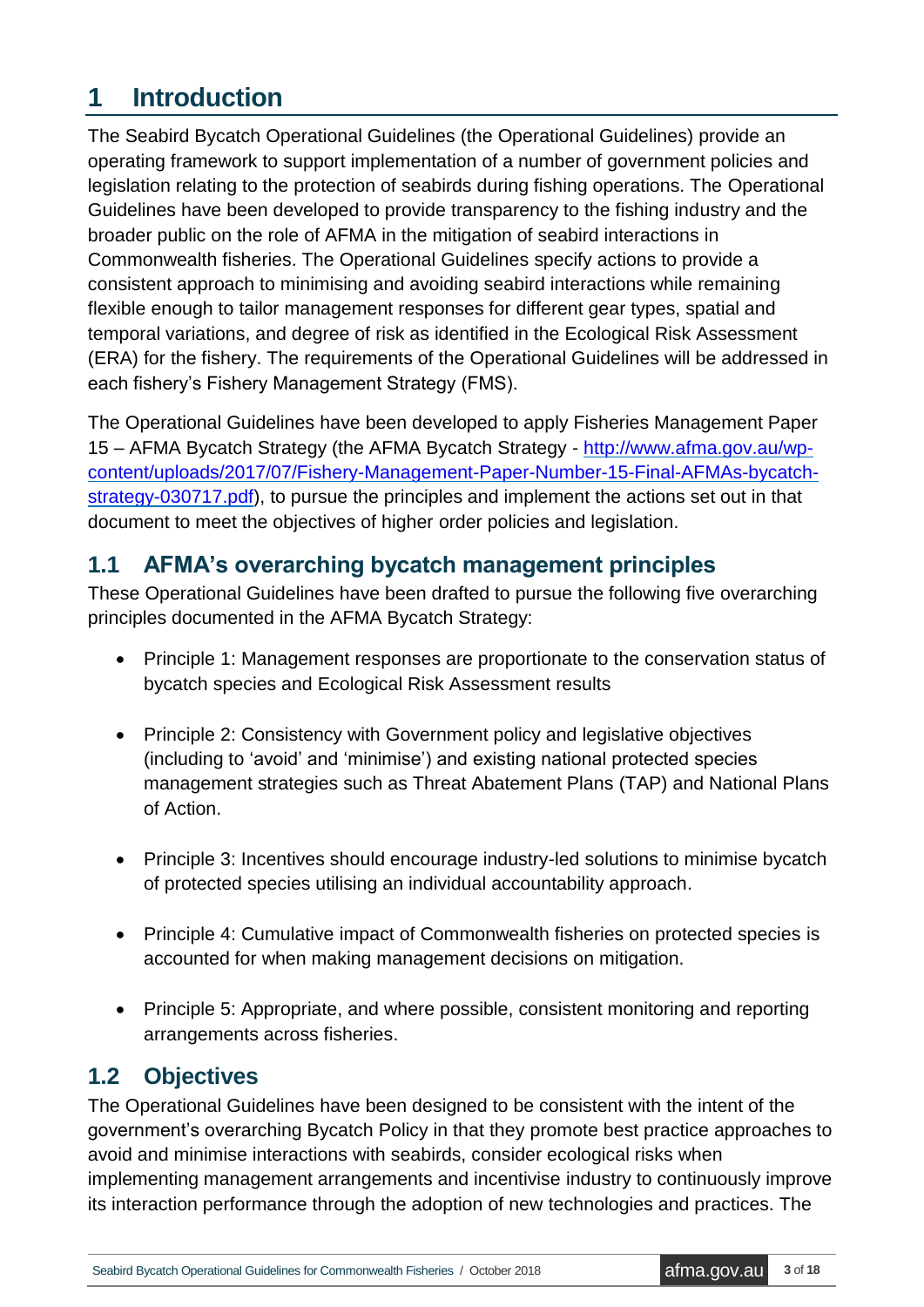Operational Guidelines aim to provide a consistent approach to the management of interactions between seabirds and Commonwealth fisheries.

## <span id="page-3-0"></span>**1.3 Current management of seabird interactions in Commonwealth Fisheries**

Management of seabird interactions has predominantly occurred on a fishery by fishery basis in response to identified bycatch issues and with influence from EPBC Act requirements, Regional Fisheries Management Organisations and higher order documents such as the Threat Abatement Plan for the Incidental Catch (or Bycatch) of Seabirds During Oceanic Longline Fishing Operations (the TAP). Interactions with seabirds in Commonwealth fisheries has largely been managed by input controls, such as fishing and mitigation gear requirements, with some fisheries utilising both input and output controls. Output controls may include trigger limits or maximum interaction rates.

Input controls include physical mitigation devices added to the vessel and/or fishing gear as well as the adoption of best practice such as not discharging offal and cleaning fishing gear prior to deployment. Current mitigation across the different gear types include the use of tori lines, weighted lines, bafflers and pinkies. Output controls include the use of a rate based approach to interaction management.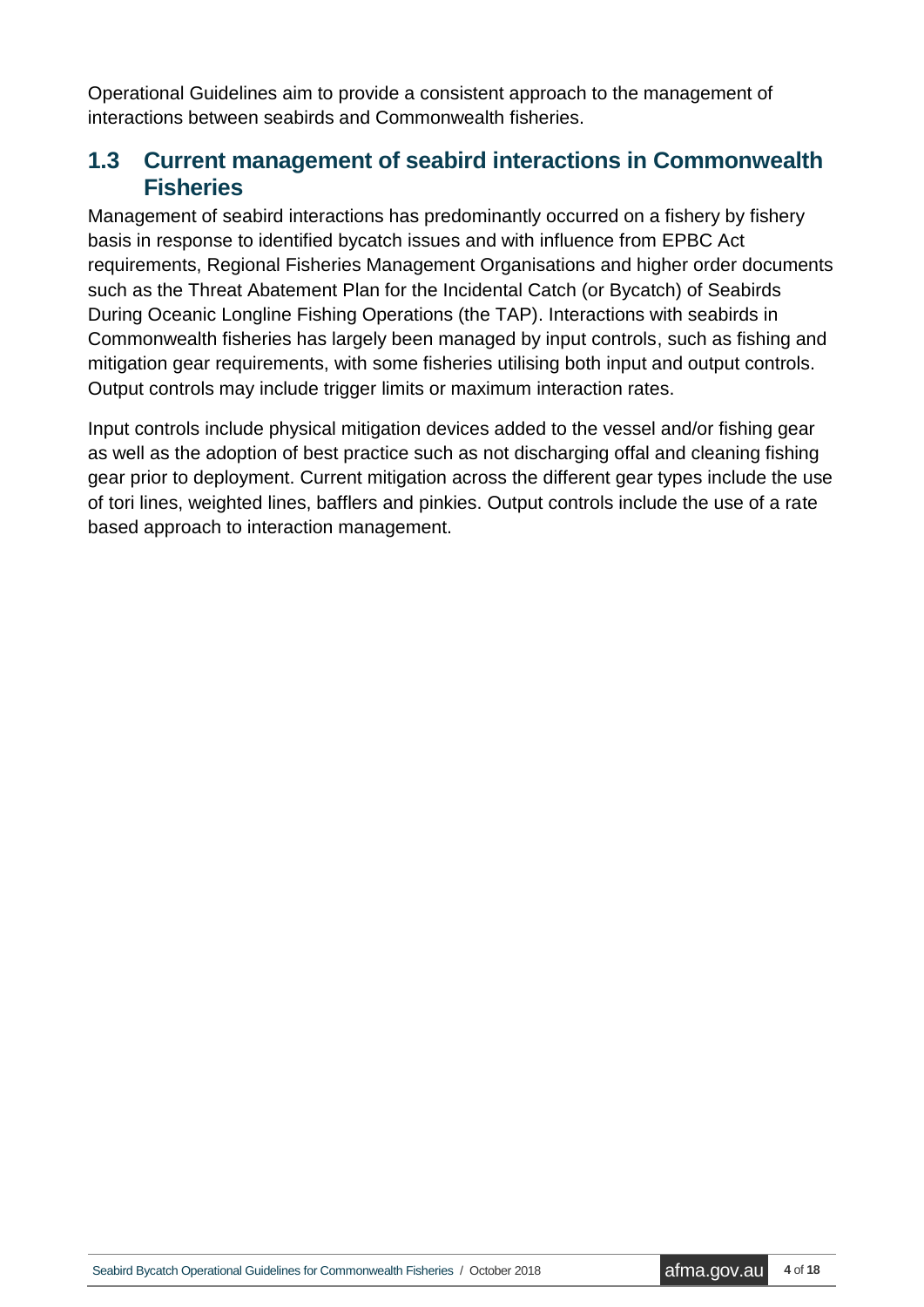Appendix A shows a summary of management measures which are currently in place for each fishery for the management of seabird interactions.



\* No policy or guidelines for Habitats and Communities is currently in place

**Figure 1. Legislation and policy flow chart.** 

**Note that this document appears under "AFMA LEVEL: Operational Policies and Guidance: Consistency."**

# <span id="page-4-0"></span>**2 The Seabird Bycatch Operational Guidelines**

The Operational Guidelines consist of the following actions to meet the AFMA bycatch principles that each fishery will execute through its FMS. This will allow for easier reporting and comparison of results across all Commonwealth fisheries. The following requirements are listed in sequential order and adhered to as such.

## <span id="page-4-1"></span>**2.1 Data collection and monitoring**

AFMA will use available data, collected via logbooks, independent observer programs, and Electronic Monitoring, to determine the level of risk a fishery poses to seabirds. This will then inform the appropriate mitigation, management and monitoring requirements for each fishery. In determining risk, the total number of annual seabird interactions must be reliably estimated each year (including where possible an estimation of cryptic mortality), using a statistically robust approach agreed to and advised by the relevant fishery Resource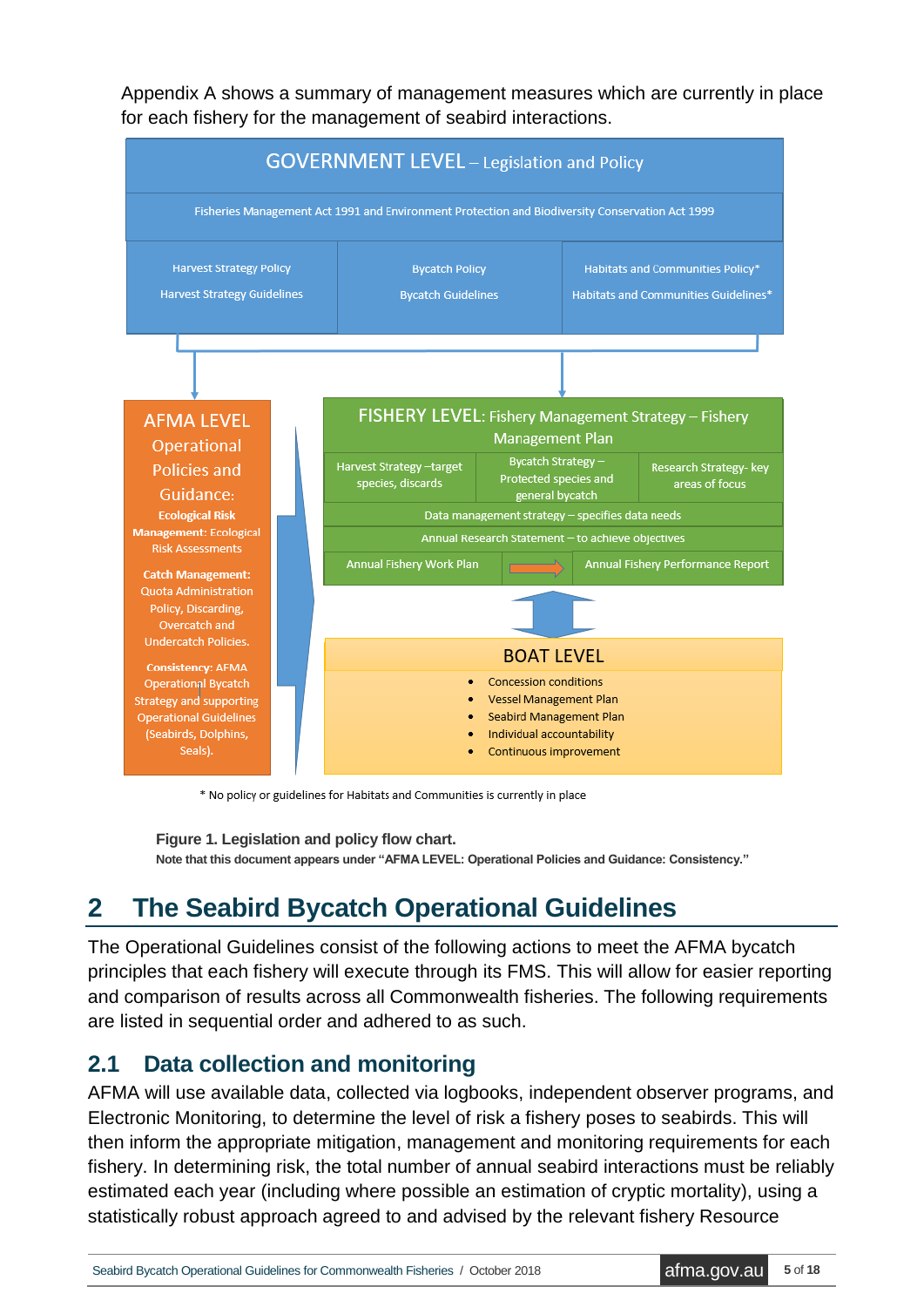Assessment Group (RAG) or external third party. Where possible, seabird interactions should be estimated at a species level.

AFMA may pursue other avenues of data collection to estimate the total number of interactions which may include targeted and ongoing research projects, such as the Crew Member Observer (CMO) program and biological data observer collection programs that may collect seabird data as a secondary function (e.g. from the Integrated Scientific Monitoring Program)). AFMA may also assist operators in improving data quality through the provision of educational materials where data gaps are identified.

## <span id="page-5-0"></span>**2.2 Mitigation actions, management responses and performance measures**

#### **2.2.1 High risk fisheries**

For fisheries that use a fishing method that has a high likelihood of interaction with seabirds, or the Ecological Risk Assessment (ERA) for the fishery results in a 'high' risk rating for seabirds, then the following actions must be completed:

- Where seabird interactions are easily detectable, reported by crew and verified by monitoring:
	- o AFMA approved mitigation measures which have been trialled and proven to be effective must be implemented under the relevant FMS.
	- o AFMA will determine a bycatch trigger level or rate for seabird interactions at a vessel or fishery level.
	- o AFMA will consider the conservation status of seabird species when determining a bycatch trigger level or rate. Any new species information will also be considered as it becomes available and applicable.
	- o The determination of the trigger level or rate will be guided by meeting any relevant international or domestic reporting requirements (e.g. the seabird Threat Abatement Plan (TAP)).
	- o Each vessel or fishery must demonstrate how it will aim to remain below this trigger level or rate being guided by the approved best practice mitigations in Appendix B.
	- o AFMA will monitor a vessel's performance against the determined bycatch trigger level or rate. Where a vessel's seabird interactions exceed the determined bycatch trigger level or rate, AFMA will review the relevant circumstances and apply management responses using an individual accountability approach.
- Where seabird interactions may not be accurately reported by crew but monitoring could detect and support interaction verification:
	- o AFMA approved mitigation measures which have been trialled and proven to be effective must be implemented under the relevant FMS
	- $\circ$  The implementation of mitigation measures by fishers must be monitored by AFMA using targeted surveillance or electronic monitoring.
	- o All mitigation measures will be reviewed and assessed periodically by AFMA to verify effectiveness.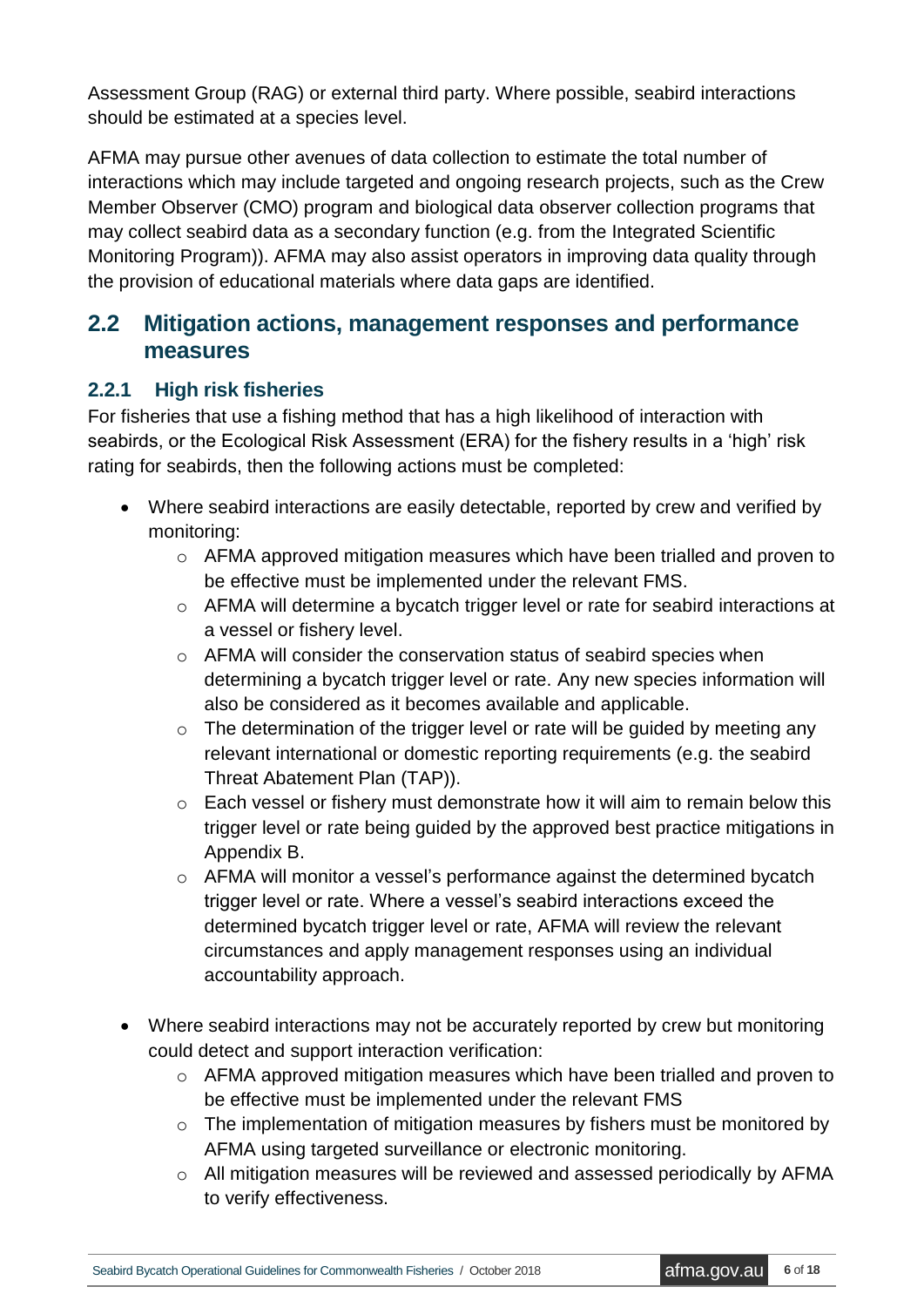- o AFMA will undertake ongoing monitoring of a vessel's compliance with all mitigation requirements.
- Where seabird interactions are cryptic or difficult to measure, i.e. interactions which are unable to be effectively detected or verified, AFMA's monitoring of the implementation of mitigation measures may be complemented with the use of AFMA initiated regular and targeted research and / or targeted surveillance.

#### **2.2.2 Low risk fisheries**

If a fishery is determined as being low risk for seabird interactions through its Ecological Risk Assessment (ERA) process, an appropriate statement summarising why the fishery is considered low risk should be provided by AFMA in the Fisheries Management Strategy (FMS) documentation for that fishery. The statement should be reviewed when the risk rating of a fishery changes through results of the ERA (every five years) or where evidence of seabird interactions emerges in the fishery.

#### **2.2.3 New and exploratory fisheries**

In the absence of historical data for new and exploratory fisheries, AFMA must consider the likelihood of seabird interactions for the fishery and use this as a basis for determining the initial risk of interactions to inform the data collection and monitoring requirements. AFMA should review this regularly or where evidence of seabird interactions emerges in the fishery.

### <span id="page-6-0"></span>**2.3 Consultation**

Consistent with the Bycatch Strategy, AFMA will pursue consultation options for seabird mitigation. Line fisheries are currently subject to a seabird TAP and the annual TAP stakeholder forum is the key consultative group for these fisheries. AFMA will consult with the relevant Management Advisory Committees and Resource Assessment Groups where they have identified seabird mitigation expertise. Similarly, consultation with international advocacy groups, private consultancies and individual seabird research scientists will be considered in the context of providing holistic advice to AFMA and fishers on best practice seabird mitigation.

Engagement with other governments with similar seabird bycatch issues will also be considered as part of broader consultation on seabird mitigation. There are various examples internationally of significant effort and innovation being led by government (e.g. NZ, South Africa and Chile) which may provide some opportunities for collaboration, shared research, and lessons learnt from developing seabird mitigations or strategies.

There is also a level of independent innovation being led within the fishing industry with respect to mitigating seabird interactions. Engagement with fishers who are proactively seeking to design and test mitigation measures will be supported by AFMA through advice, sea trialling and logistical support. Engaging with fishers is considered a key component toward improving seabird mitigation outcomes.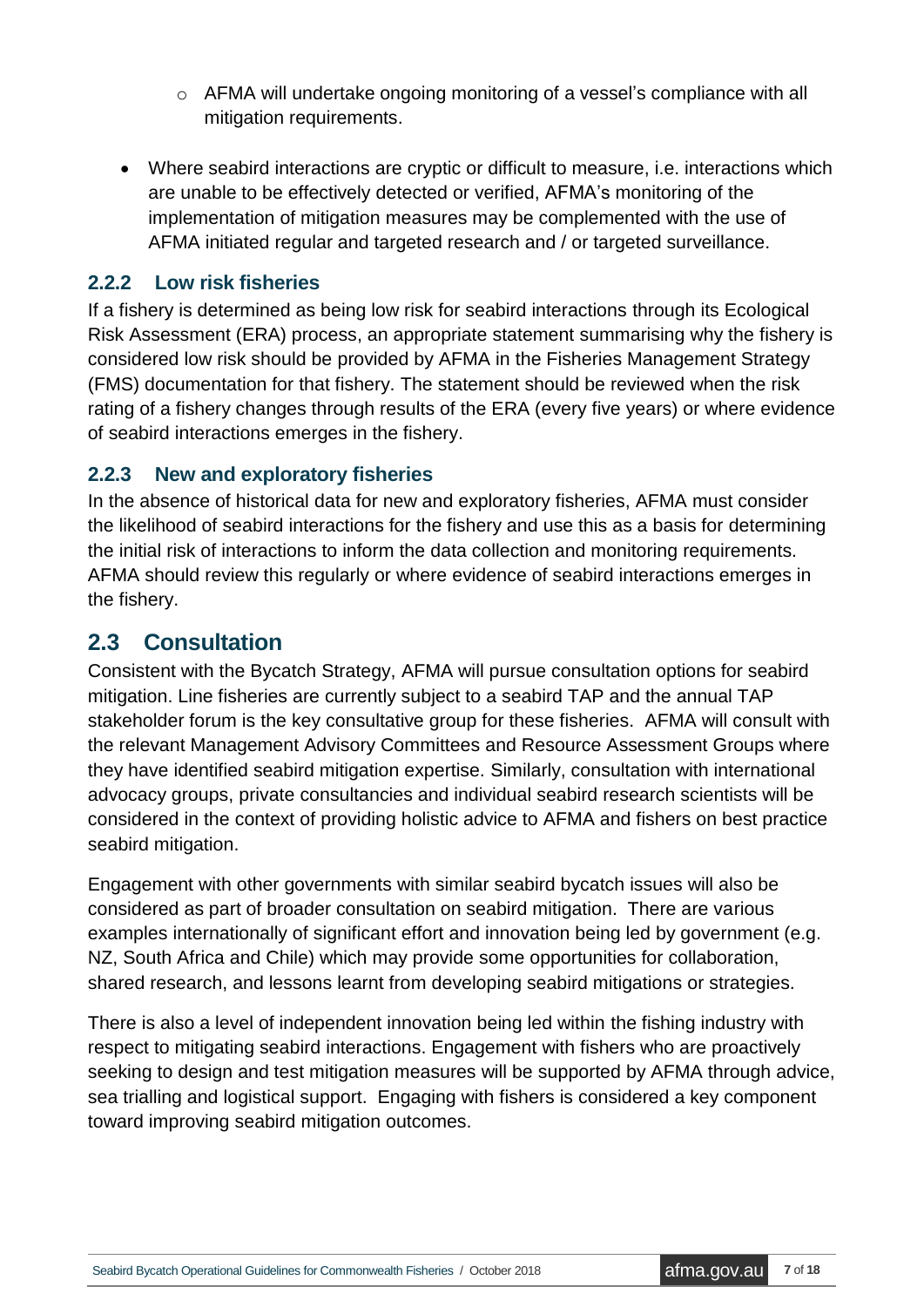## <span id="page-7-0"></span>**2.4 Improving environmental stewardship**

AFMA continues to support industry by facilitating the development of seabird mitigation devices and conducting educational activities and advocacy work as well as assisting individual fishers to meet mandatory requirements for seabird protection. This is consistent with the individual accountability principle of the Bycatch Strategy.

In addition, recent industry – science – government collaborations on bycatch mitigation have proved to be a successful model for achieving results which place the ownership of bycatch issues back into the hands of industry to solve, while being logistically and materially supported by AFMA and seabird scientists.

AFMA also has a significant role in keeping industry engaged with information on developments of seabird bycatch mitigation from around the world, including their compliance with domestic and higher order international agreements, Regional Fisheries Management Organisation (RFMO) conservation measures and ACAP best practice advice. AFMA will continue to develop initiatives which incentivise innovation and environmental stewardship by fishers.

## <span id="page-7-1"></span>**2.5 Understanding cumulative impacts**

The AFMA Bycatch and Discard Program will review and report on the cumulative impact of all Commonwealth fisheries using the estimated number of interactions for the fishery. As identified in the AFMA Bycatch Strategy, the Program will report annually (in the form of an Annual Bycatch Statement) on the cumulative impact on seabird species from Commonwealth fisheries and will use this report to identify areas for improvement or change within either an individual fishery or across all Commonwealth fisheries.

## <span id="page-7-2"></span>**2.6 Research**

The AFMA Bycatch and Discard Program will pursue research priorities as identified by fishery Resource Assessment Groups (RAGs) to improve our understanding of either the nature of interactions between the commercial fishing industry and seabirds or the data required to set realistic and measurable bycatch triggers. This will be undertaken within the current scope of resources or through the AFMA Research Committee or Commonwealth Research Advisory Committee (ComRAC) processes.

# <span id="page-7-3"></span>**3 Review and performance of the Operational Guidelines**

AFMA will review the Operational Guidelines' performance against their objectives annually, while the Operational Guidelines will be reviewed every five years in association with the review of the AFMA Bycatch Strategy. Should higher order legislation and/or policies be amended or reviewed, the Operational Guidelines will be updated when required to reflect the applicable changes.

# <span id="page-7-4"></span>**4 Background**

Under Australian environmental legislation, all avian species, including seabirds are considered protected species. The term 'Seabirds' is generally used to describe any species of bird which spends a substantial part of its life foraging and breeding in the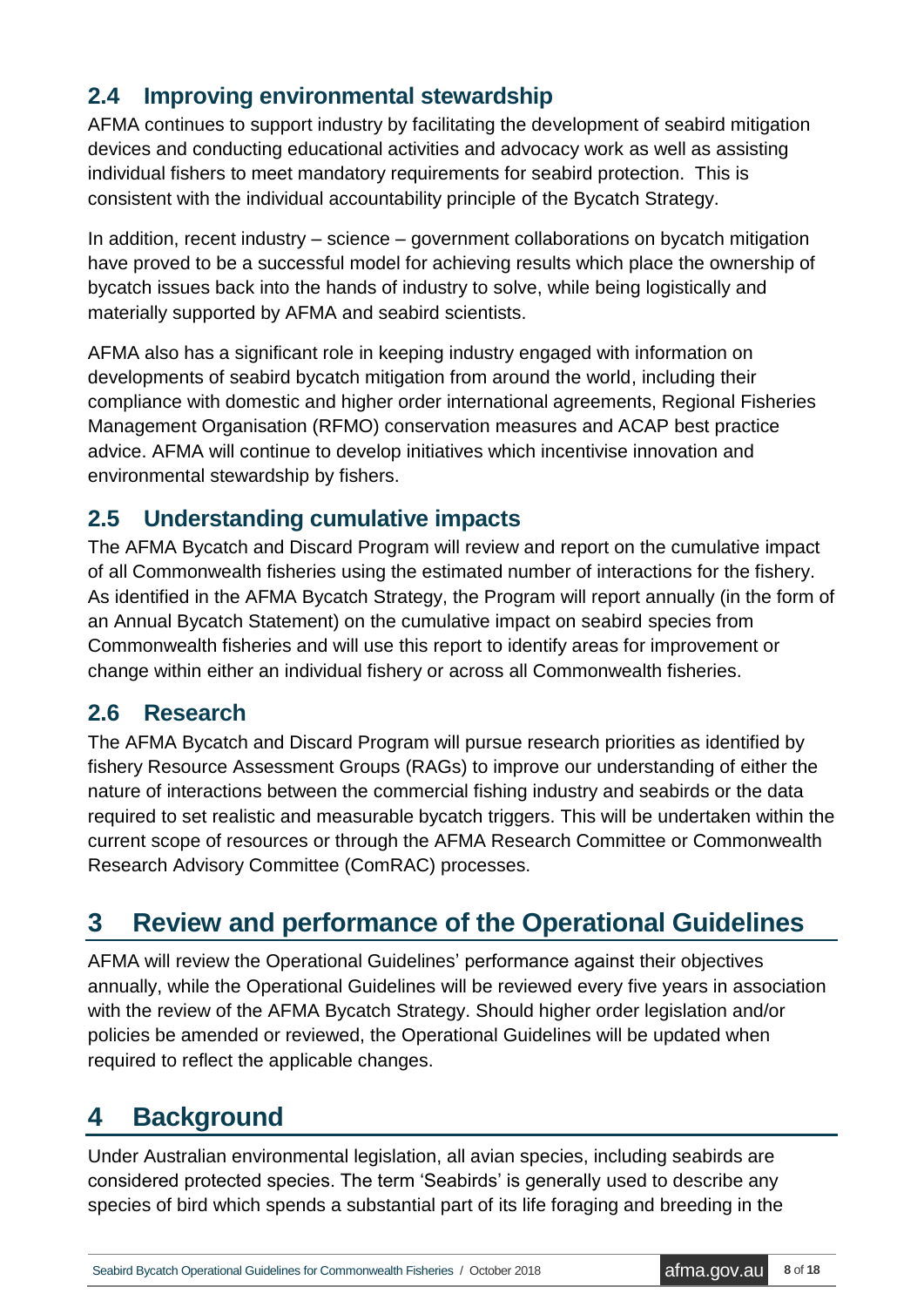marine environment. These species include albatrosses, petrels, gulls, shearwaters, boobies, gannets, cormorants, and terns. Seabirds occur widely around the world with many species occurring in the Southern Hemisphere. Of the world's twenty two albatross species, nineteen of these species occur in Australian waters with five of these breeding within Australian jurisdiction.

The distribution of seabirds in Commonwealth waters and the overlap of this distribution with sometimes multiple Commonwealth fisheries, means that it is likely for interactions to occur between the fishing industry and seabirds. This is especially true as seabirds are often attracted to fishing boats and feed on bait and offal discarded overboard during processing. Feeding from behind the boat puts the seabird in danger of being injured or killed by fishing gear like hooks, trawl nets and warp cables. On trawl vessels, their wings can become tangled on warp wires or in the net and can be dragged under water, possibly leading to drowning and on line boats, birds can be hooked when diving on baits. Unless the seabird comes up with the fishing gear, these interactions often go unseen and unrecorded by fishers. This is known as cryptic mortality and is an issue in some fisheries. Cryptic mortality must be considered in the context of designing mitigation devices and strategies to avoid and minimise interactions. The nature and extent of interactions between seabirds and the commercial fishing industry was historically poorly understood in some sectors but well understood in others. In recent years with the introduction of electronic monitoring, increased rates of observer coverage, better understanding of the fishing gear and operations and better reporting rates, the extent of these interactions across the different fisheries has become more evident and better understood.

## <span id="page-8-0"></span>**4.1 Population information**

Seabirds can vary greatly in their behaviour but generally can be categorised as species which are slower to breed and longer lived. Seabirds generally nest in colonies which can vary in size from a few dozen to millions and their migration and foraging distances vary considerably, even on an individual level, let alone a species level. Breeding cycles can vary between being annual breeders or biennial breeders and what age that breeding occurs can vary even within the same species group. For example, shy albatross are known to start reproducing at approximately 5-6 years of age, whereas black browed albatross have a median reproductive age of 10 years.

In Australia, the collection of population information of seabirds falls under the responsibility of the Department of the Environment and Energy (DoEE), which is informed by independent and also funded research. While our understanding of these animals is improving, there are many unknowns with regards to population information on a local level. This is important information which could help improve our understanding of whether different threats are affecting the survival and recovery of different species and to what degree.

## <span id="page-8-1"></span>**4.2 Population risks**

Seabirds are faced with various threats to their existence both historically and currently. The International Union for the Conservation of Nature (IUCN) ranked seabirds as the world's most threatened bird grouping (MPI 2013). Historically, seabirds were intentionally killed for their meat, eggs and feathers. In more recent times, seabirds globally face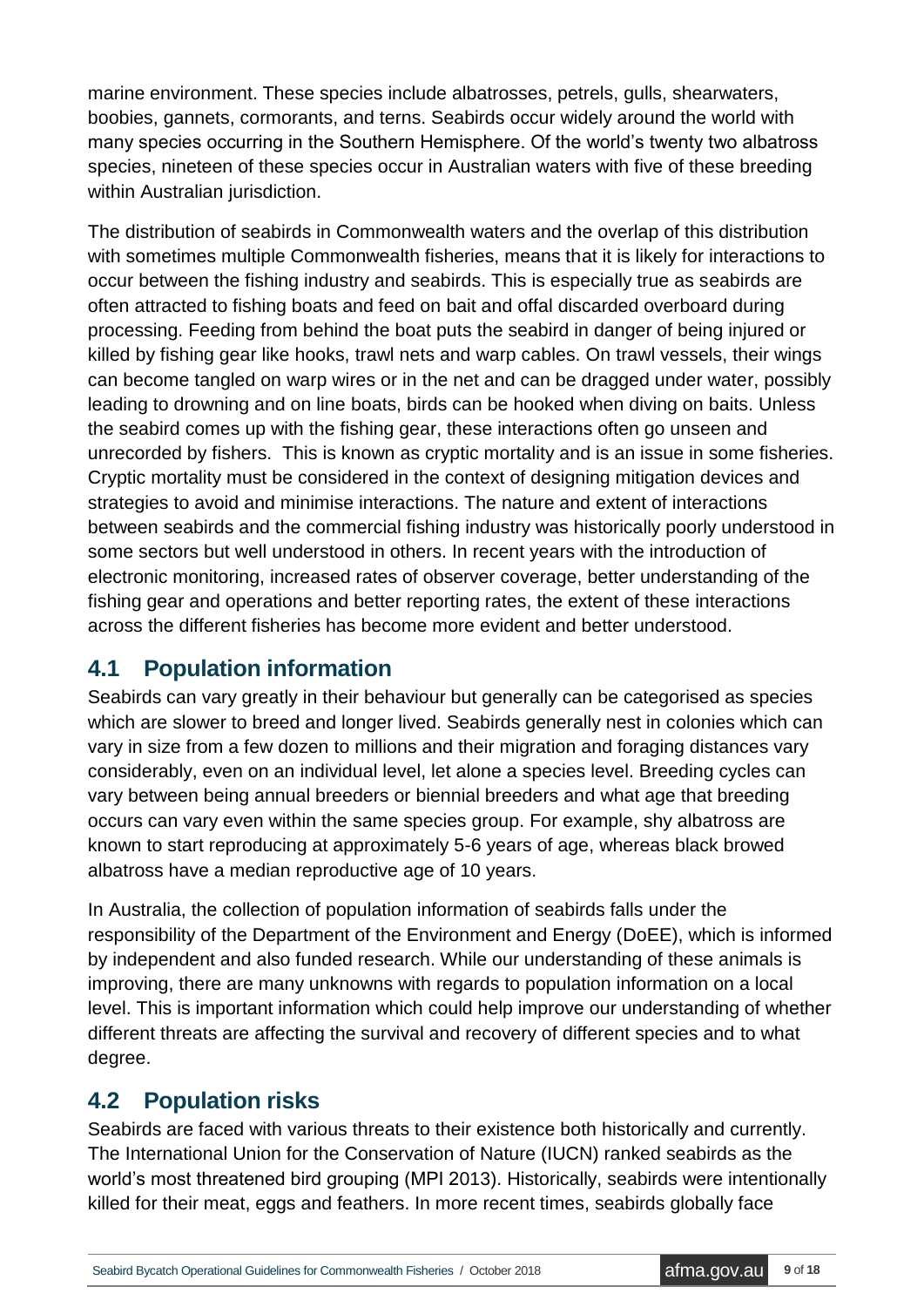threats to their long term viability from various sources including climate change, pollution and marine debris, competition and pests at breeding sites, and interactions with the commercial fishing industry. The management of these threats falls under the responsibility of various Departments at both State and Commonwealth level. AFMA is responsible for the management of interactions between commercial fishing vessels and seabirds in Commonwealth waters. AFMA is required to avoid and minimise these types of interactions from occurring where practicable.

## <span id="page-9-0"></span>**4.3 Bycatch of seabirds in Commonwealth Fisheries**

Commonwealth fisheries interact primarily with albatrosses, shearwaters, petrels and terns. Of the albatross species, shy-type albatross (shy and white-capped albatrosses) are most common, with lower levels of interaction recorded for Black-browed and yellownosed albatross.

With respect to shearwaters, Commonwealth fishers interact most frequently with fleshfooted shearwaters, followed by short tailed and wedge tailed shearwaters. Commonwealth fisheries have a history of interactions with petrels, and in recent years the primary species of concern has been the white-chinned petrel. Infrequent interactions with white-faced storm petrels, great winged petrels, and Wilson's storm petrels have also been recorded. Crested terns and sooty terns have also been recorded as interacting with fishing gear.

Fishers in Commonwealth waters are required to take all reasonable steps to avoid killing or injuring listed species including seabirds. In the event of incidental catch of protected species, all operators are required to report the interaction in their logbook. However, this is done with varying degrees of reliability. Additionally, AFMA places on board observers onto vessels for the purposes of data collection including the reporting of protected species interactions. AFMA reports all reported interactions to the DoEE on a quarterly basis.

## <span id="page-9-1"></span>**4.4 International commitments**

There are many international commitments, encompassed in higher order policies, which focus on achieving a reduction in bycatch including seabird bycatch. Australia is currently a signatory to the following international agreements which relate to the conservation of seabirds:

### **4.4.1 Bonn Convention: Conservation of Migratory Species**

In 1979, the Bonn Convention on the Conservation of Migratory Species of Wild Animals identified requirements for the international conservation and restoration of populations of threatened migratory species. Appendixes 1 and 2 of the Convention list species of whales, dolphins, turtles, seabirds and sharks that are considered threatened or requiring international cooperation for their conservation. In 2004, the Agreement on the Conservation of Albatrosses and Petrels (ACAP) was established under the Bonn Convention in order to provide guidance on implementing effective mitigations measures to reduce fisheries related mortality of seabirds.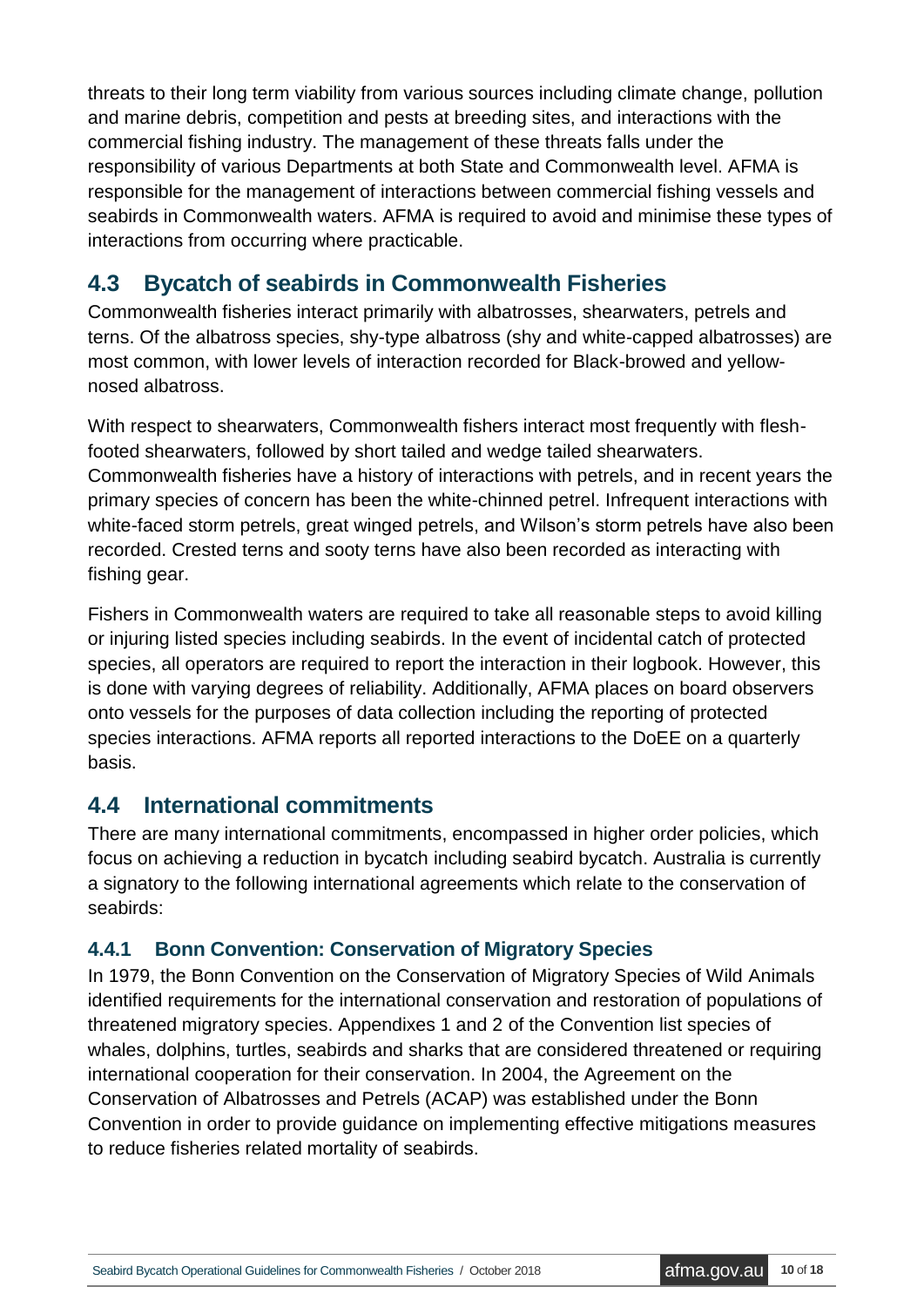### **4.4.2 Agreement on the Conservation of Albatrosses and Petrels**

The Agreement on the Conservation of Albatrosses and Petrels is a multilateral agreement between thirteen member countries and covers thirty one species of albatrosses, petrels and shearwaters. The agreement seeks to conserve albatrosses and petrels by coordinating international activity to mitigate threats to the populations of these species.

### **4.4.3 Convention on International Trade in Endangered Species of Wild Fauna and Flora**

The Convention on International Trade in Endangered Species of Wild Fauna and Flora (CITES) is an international agreement that aims to ensure that international trade in specimens of wild animals and plants does not threaten their survival. CITES, to which Australia is a signatory, was drafted as a result of a resolution adopted in 1963 at a meeting of members of The World Conservation Union. The final draft of the Convention was agreed to in 1973 and came into force in 1975.

Signatories to CITES join voluntarily but, once entered, the Convention is legally binding on all parties. CITES does not take the place of national laws but rather provides a guiding framework, which means that each party has to adopt its own domestic legislation ensuring that CITES is implemented at the national level.

### **4.4.4 Migratory Bird Agreements**

Individual agreements are in place for the Protection of Migratory Birds in Danger of Extinction and their Environment between Australia and Japan, China and the Republic of Korea. Each of these agreements provides for the protection and conservation of migratory birds and their important habitats, protection from take or trade except under limited circumstances, the exchange of information, and building of cooperative relationships.

### **4.4.5 Food and Agriculture Organization of the United Nations**

The Food and Agriculture Organization of the United Nations (FAO) aims to identify and work with different partners that have established expertise and assist communication of this knowledge to those who need it. As a result, regional, national and global initiatives evolve and reinforce a best practice approach. In support of the fisheries management obligations established by UNCLOS and UNFSA, the FAO developed guidelines for implementing responsible fisheries management practices. These guidelines along with the FAO Code of Conduct for Responsible Fisheries, which was introduced in 1995, includes measures to protect endangered species, reduce bycatch and protect ecosystems. The guidelines suggest fisheries management objectives should include a statement to the effect that biodiversity of aquatic habitats and ecosystems is conserved and endangered species are protected. In support of this objective, recommended management measures say that member states:

*… should take appropriate measures to minimize waste, discards, catch by lost or abandoned gear, catch of non-target species, both fish and non-fish species, and negative impacts on associated or dependent species, in particular endangered species* (FAO, 1995)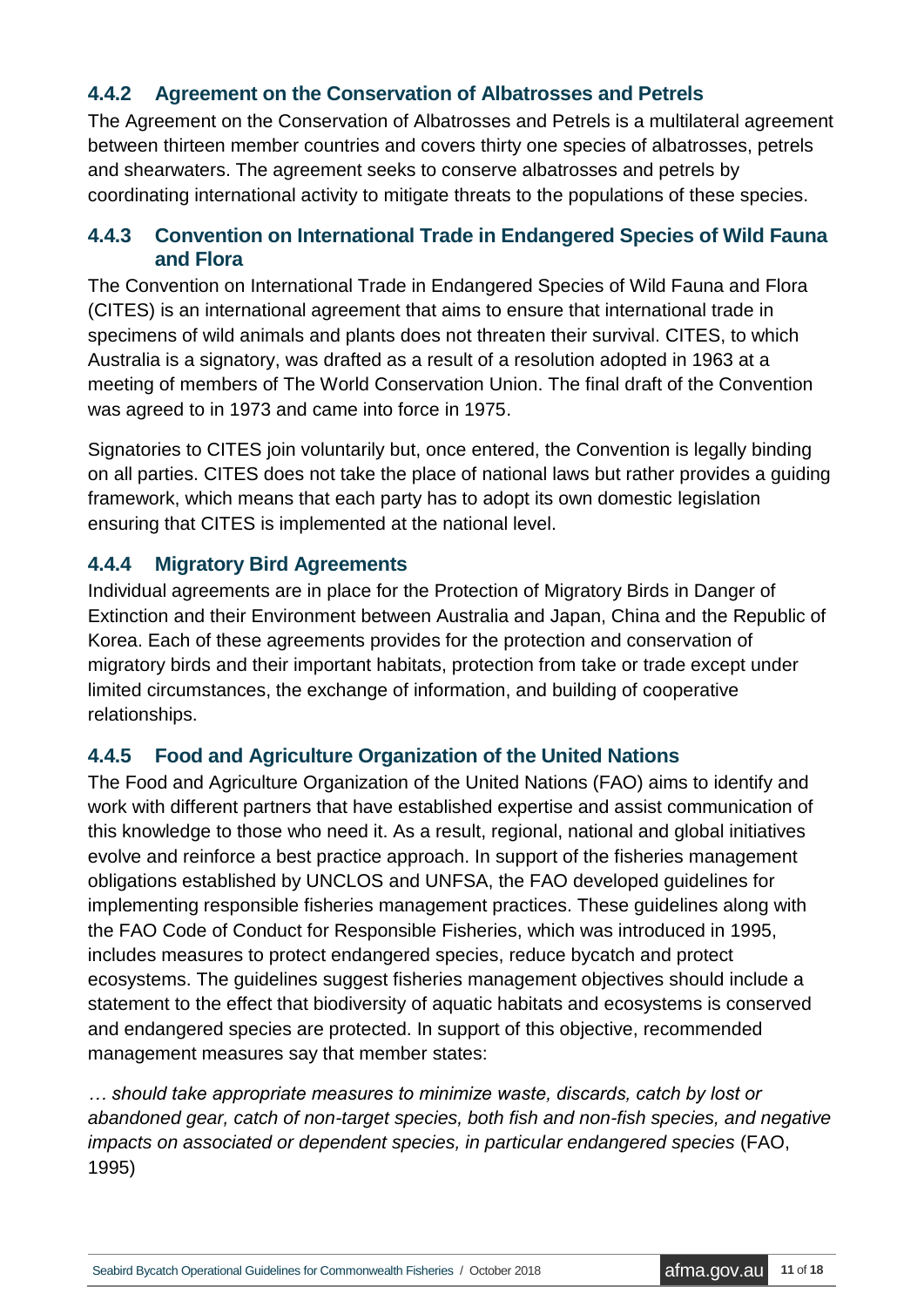In 1999, the International Plan of Action for Reducing Incidental Catch of Seabirds in Longline Fisheries (IPOA – Seabirds) was developed by the FAO after noting an increased awareness of the incidental catch of seabirds, particularly in longline fisheries, in addition to the potential negative effects on seabird populations. The FAO also developed the IPOA - Seabirds to comply with the FAO Code of Conduct for Responsible Fisheries and encouraged all member countries to implement the plan of action.

The FAO requests in the IPOA – Seabirds that for States that conduct longline fishing to:

- assess the degree of seabird bycatch in their longline fisheries
- develop individual national plans of action to reduce seabird bycatch in longline fisheries that have a seabird bycatch problem
- develop a course of future research and action to reduce seabird bycatch.

In 2009, FAO member states agreed to include trawl and gillnet fisheries in the FAO guidelines for best practices to reduce incidental catch of seabirds in capture fisheries.

### **4.4.6 Regional fisheries management organisations and other organisations**

While tools such as the FAO Codes of Conduct, related guidelines and international/national plans are used to guide countries, they are not legally binding unless the member state chooses to legislate the measure. However, many of the provisions relating to high seas fisheries have been implemented by RFMO's as a means of conservation and management measures. Australia is a signatory and active participant of multiple RFMO's and other organisations and therefore contributes to the implementation of such provisions. The following RFMO's have adopted various levels of mitigation and management measures, along with the IPOA – Seabirds, which aim to reduce seabird mortality:

- Western and Central Pacific Fisheries Commission
- Commission for the Conservation of Southern Bluefin Tuna
- Indian Ocean Tuna Commission
- Commission for the Conservation of Antarctic Marine Living Resources
- South Pacific Regional Fisheries Management Organisation

## <span id="page-11-0"></span>**4.5 Domestic commitments regarding seabirds**

Management of Australian Commonwealth Fisheries is principally governed by the *Fisheries Management Act 1991* (FM Act) and is subject to environmental assessment under the *Environment Protection and Biodiversity Conservation Act 1999* (EPBC Act). Australia implements its international obligations with respect to management of seabird interactions through these Acts. The key agencies involved in managing interactions with seabirds in Commonwealth fisheries are AFMA, the Department of Agriculture and Water Resources (DAWR) and the DoEE.

Commonwealth fisheries legislation is designed to promote responsible fishing and conservation of marine living resources in addition to ensuring fisheries are managed in an efficient, sustainable and cost-effective manner. AFMA is responsible for managing fisheries under Commonwealth jurisdiction. AFMA was established under the *Fisheries Administration Act 1991* (FA Act), which along with the FM Act identifies AFMA's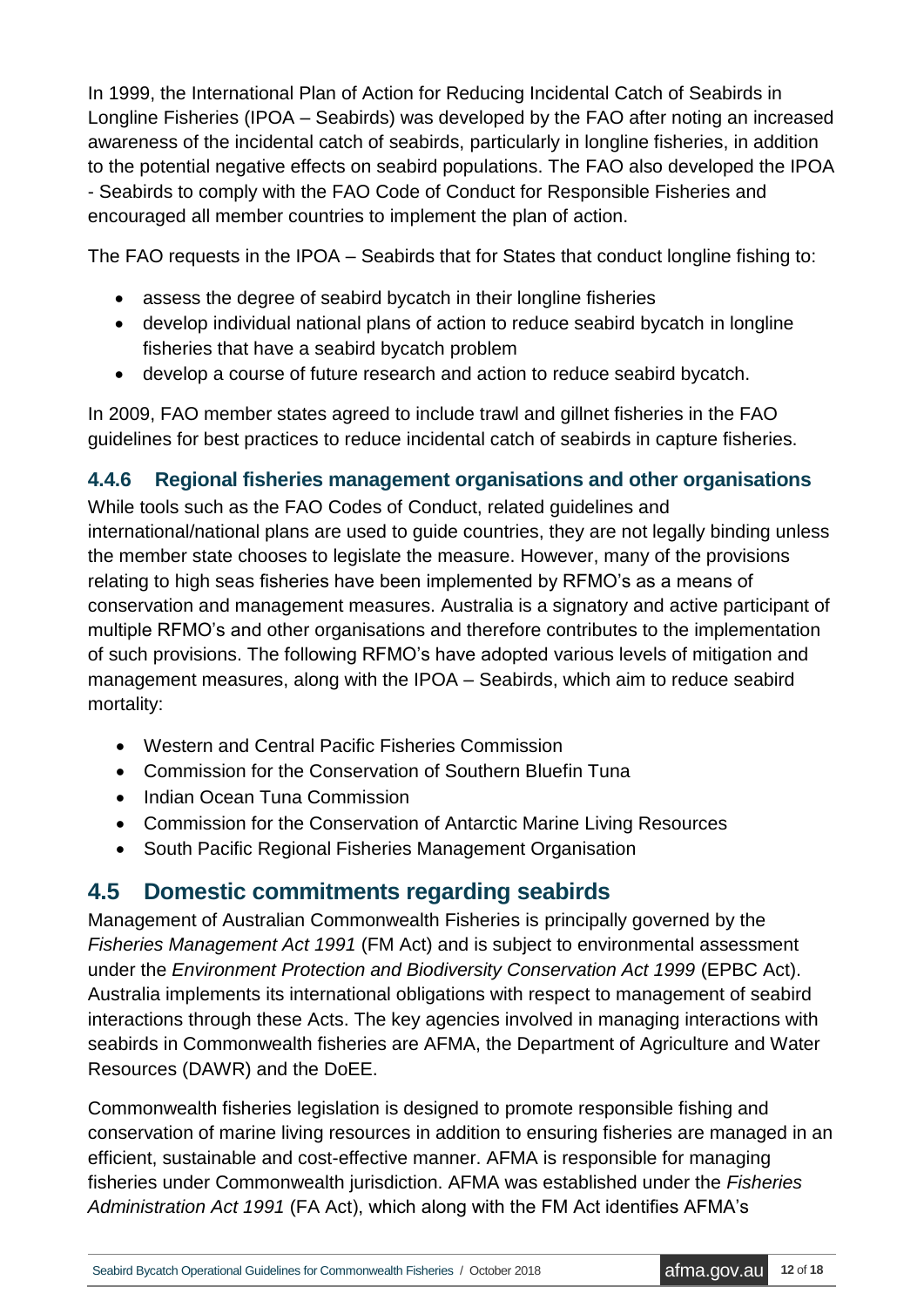objectives, functions and powers. The FM Act also sets out AFMA's responsibilities relating to the pursuit of ecologically sustainable development.

Under the FM Act, the *Fisheries Management Regulations 1992* were established as a means of implementing statutory rules of management for the fishing industry. Part 3, division 11 of the *Fisheries Management Regulations 1992* addresses regulations for impacts on the marine environment. Specifically, regulation 9ZS states that:

*The concession holder must ensure that, as far as practicable, there is no interaction during a trip with an organism that is:*

*(a) part of a protected community; or*

*(b) a protected species.*

In December 2005, under section 91 of the FA Act, AFMA was directed by the then Minister for Fisheries, Forestry and Conservation to cease overfishing, recover overfished stocks, avoid further species becoming overfished, and to manage the broader environmental impacts of fishing, including on protected species. With direct relevance to bycatch this included the need to minimise the level of interactions with threatened or otherwise protected species.

#### **4.5.1 Seabird protection under the Environment Protection and Biodiversity Conservation Act 1999**

Some species that fishers may catch as bycatch are afforded higher levels of protection under the EPBC Act. The term 'protected species' means all species listed under Part 13 of the EPBC Act, including whales and other cetaceans and listed threatened, marine and migratory species.

It is an offence under the EPBC Act to kill, injure, take, trade, keep or move a member of a Part 13 listed species (other than conservation dependent species) in a Commonwealth area unless the action is covered by a permit issued by the Minister for the Environment or is otherwise exempt. The EPBC Act also specifies that certain actions are not offences, including actions authorised by a permit, taken in accordance with a wildlife conservation plan made under the EPBC Act, covered by an approval in operation under Part 9 of the EPBC Act or undertaken in accordance with an accredited management plan or regime (such as fishery management plans or management). Fishers are obliged to report any interactions with protected species. It is an offence not to report interactions within seven days, unless other reporting arrangements are in place.

Protected species includes species considered threatened (i.e. at risk of extinction in the wild) and as a result are listed as vulnerable, endangered, critically endangered, extinct in the wild or extinct under the EPBC Act. Species listed under the international conventions and agreements to which Australia is a party, are also protected under the EPBC Act. This includes listed migratory species such as some sharks, birds and mammals. More specifically, listed marine species are outlined in section 248 (2) (k) of the EPBC Act including: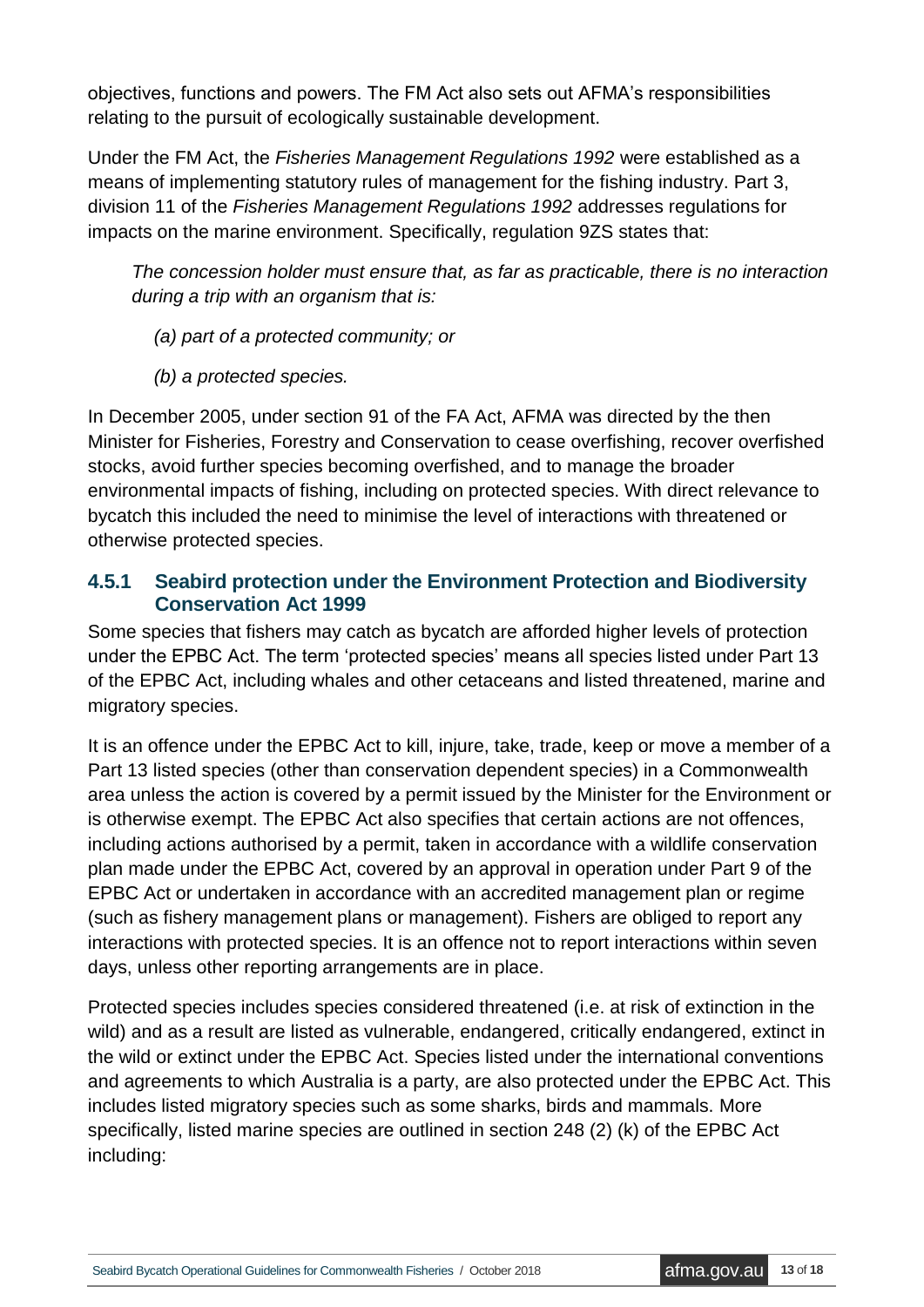*all species in the Class Aves (birds) that occur naturally in Commonwealth marine areas*

The DoEE is also responsible for implementing recovery plans for threatened marine species listed under the EPBC Act. The Threatened Species Scientific Committee advises the Minister for the Environment on amendments to and updating of lists of threatened species, threatened ecological communities, and key threatening processes together with making or adopting recovery plans and Threat Abatement Plans (TAP). Under the EPBC Act, a Commonwealth agency must not take any action that contravenes a recovery plan or a TAP, and the Commonwealth must implement a recovery or TAP where it applies in Commonwealth areas.

The 'National recovery plan for threatened albatrosses and giant petrels 2011-2016' (the recovery plan) was released to address the need for a co-ordinated conservation strategy for albatrosses and giant petrels listed threatened under the EPBC Act. The recovery plan covers twenty-one species (19 albatross species and two giant petrel species). These have been categorised as:

- a. 'Breeding species' species that breed on islands in areas under Australian jurisdiction (seven species).
- b. 'Foraging species' species that forage (or potentially forage), but do not breed, within areas under Australian jurisdiction (14 species).

The species covered by the recovery plan and their conservation status under the EPBC Act are listed in Appendix C.

### **4.5.2 National Plan of Action for the incidental catch of seabirds in Australian fisheries**

To implement Australia's commitment to the IPOA – Seabirds, the DAWR is developing the National Plan of Action for the incidental catch of seabirds in Australian fisheries (NPOA – Seabirds). It is anticipated that the NPOA – Seabirds will set out a nationallycoordinated approach to reduce the incidental catch of seabirds in all fisheries within Australia and complement existing measures such as the TAP and the recovery plan. The AFMA Seabird Bycatch Operational Guidelines will also operationalise the goals of the NPOA – Seabirds within Commonwealth fisheries.

# <span id="page-13-0"></span>**References**

ACAP and Birdlife. 2015. Bycatch mitigation fact sheets. <http://www.acap.aq/en/resources/bycatch-mitigation/mitigation-fact-sheets>

Food and Agriculture Organization of the United Nations (FAO). 1995. Code of Conduct for Responsible Fisheries. Food and Agriculture Organization of the United Nations, Rome, 42 p.

Ministry for Primary Industries (MPI). 2013. National Plan of Action – to reduce the incidental catch of seabirds in New Zealand Fisheries. Ministry for Primary Industries, Wellington, New Zealand.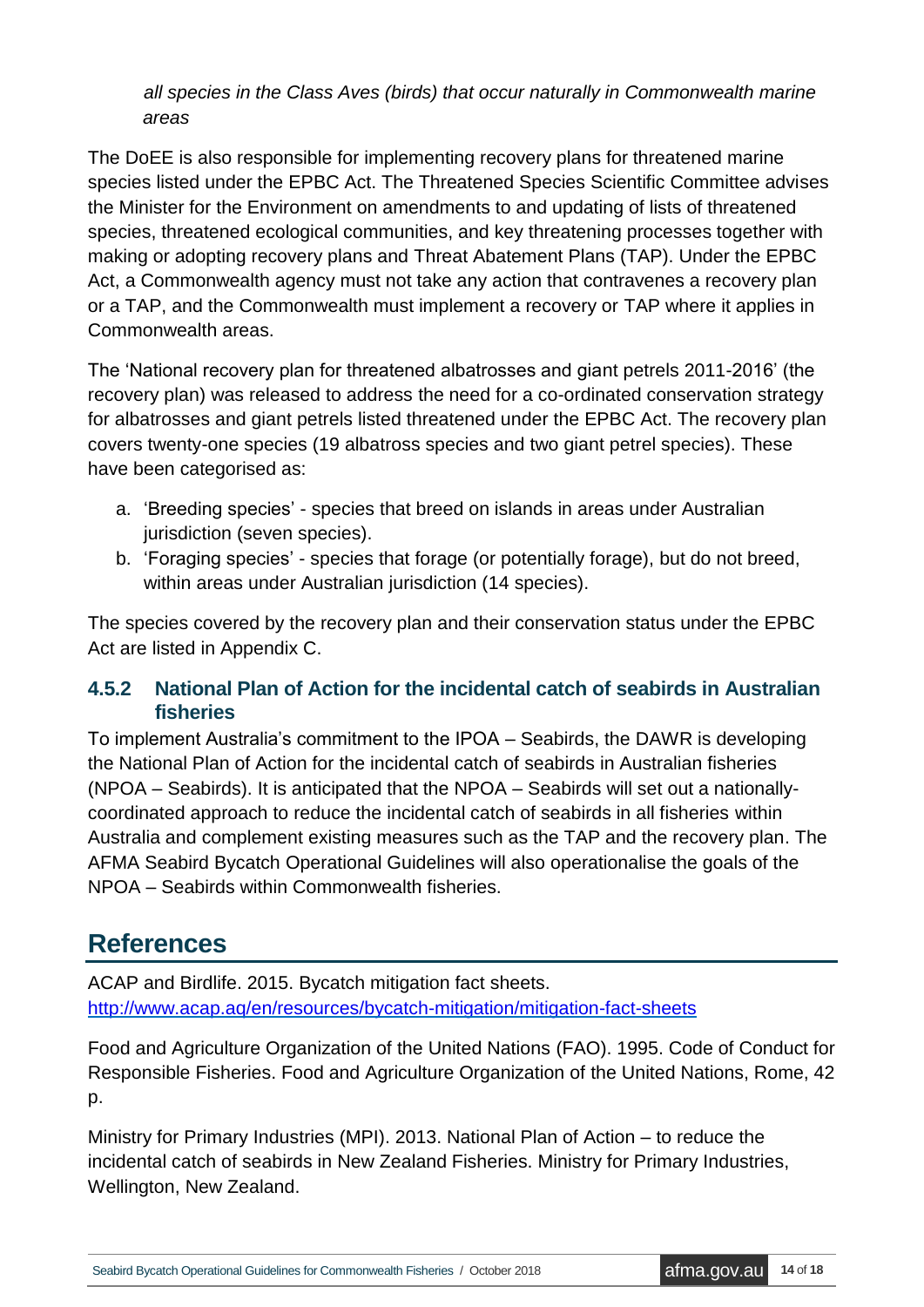## **Appendix A – Summary of current and potential management measures for each fishery for the management of seabird interactions**

<span id="page-14-0"></span>

| <b>Mitigation Method</b>   | <b>Tuna Long</b><br>lineETBF / WTBF,<br>SBT - LL | <b>CTS and GAB</b><br>trawl | Gillnet      | <b>Autoline</b> | <b>Small</b><br>Pelagic<br><b>Fishery</b> | <b>Antarctic</b><br>long line<br>(HIMI) | <b>HIMI</b><br><b>Trawl</b> | <b>Antarctic</b><br><b>MITF</b> | long line High Seas<br><b>Trawl</b> | <b>Northern</b><br>Prawn<br><b>Trawl</b> |                | SQUID Scallop | <b>Coral Sea</b> | <b>SBT Purse</b><br><b>Seine</b> | <b>Trawl</b><br><b>North</b><br><b>West Slope</b> | <b>Purse</b><br><b>Seine</b><br><b>Skipjack</b> | Western<br><b>Deepwater</b><br><b>Trawl</b> | <b>Norfolk Is</b>          |
|----------------------------|--------------------------------------------------|-----------------------------|--------------|-----------------|-------------------------------------------|-----------------------------------------|-----------------------------|---------------------------------|-------------------------------------|------------------------------------------|----------------|---------------|------------------|----------------------------------|---------------------------------------------------|-------------------------------------------------|---------------------------------------------|----------------------------|
| Tori Line                  | v                                                |                             |              | ν               | v                                         | v                                       |                             | v                               |                                     |                                          |                |               |                  |                                  |                                                   |                                                 |                                             |                            |
| Line weighting             | $\mathbf{v}$                                     |                             | $\mathbf{v}$ |                 |                                           | v                                       |                             | v                               |                                     |                                          |                |               |                  |                                  |                                                   |                                                 |                                             |                            |
| <b>Brickle Curtain</b>     | P,                                               |                             |              | $\mathbf{d}$    |                                           | v                                       |                             | V                               |                                     |                                          |                |               |                  |                                  |                                                   |                                                 |                                             |                            |
| <b>Bafflers</b>            |                                                  | V                           |              |                 | ν                                         |                                         |                             |                                 | P                                   |                                          |                |               |                  |                                  |                                                   |                                                 |                                             |                            |
| <b>Mesh Size / Colour</b>  |                                                  |                             | V            |                 |                                           |                                         |                             |                                 |                                     |                                          |                |               |                  |                                  |                                                   |                                                 |                                             |                            |
| <b>Warp maintenance</b>    |                                                  | V                           |              |                 |                                           |                                         | v                           | v                               | $\mathbf{v}$                        |                                          |                |               |                  |                                  |                                                   |                                                 |                                             |                            |
| <b>Pinkies</b>             |                                                  | v                           |              |                 |                                           |                                         |                             |                                 | $\mathbf{d}$                        | place                                    | place          | place         | place            | place                            | place                                             | place                                           | place                                       |                            |
| <b>Accoustics</b>          |                                                  |                             |              |                 |                                           |                                         |                             |                                 |                                     | 으.                                       |                | Ξ.            | 르.               | c                                | <u>ء</u>                                          | Ξ                                               | Ξ.                                          |                            |
|                            |                                                  | V (zero or                  |              |                 |                                           |                                         |                             |                                 |                                     |                                          |                |               |                  |                                  |                                                   |                                                 |                                             |                            |
| <b>Offal Management</b>    | V                                                | batching)                   | v            | v               | ν                                         | v                                       | V                           | v                               | v                                   |                                          |                |               |                  |                                  |                                                   |                                                 |                                             |                            |
| <b>Snatch Block</b>        |                                                  |                             |              |                 | $\mathbf{v}$                              |                                         |                             |                                 |                                     | mitigations                              | mitigations in | mitigations   | mitigations      | itigations                       | mitigations                                       | mitigations                                     | mitigations                                 | fishing occuring           |
| <b>Seasonal Closures</b>   | P                                                |                             |              |                 |                                           | v                                       |                             | $\mathbf{v}$                    |                                     | g                                        |                | ۰             | ę                | ε<br>$\Omega$                    | $\circ$                                           | 읃                                               | $\circ$<br>∊                                |                            |
| <b>Net Bindings</b>        |                                                  | ₹.                          |              |                 |                                           |                                         |                             |                                 | P.                                  |                                          | er.            | c             | $\mathbf{r}$     |                                  |                                                   | $\alpha$                                        | $\mathbf{r}$                                | $\stackrel{\mathtt{o}}{z}$ |
| Area closures              | V                                                | V                           |              |                 | ν                                         | v                                       |                             | v                               | $\mathbf{v}$                        | risk                                     | ERA low risk   | risk          | risk             | risk                             | risk                                              | risk                                            | risk                                        |                            |
| <b>Deck lighting</b>       |                                                  |                             |              |                 | ν                                         | v                                       |                             | $\mathbf{V}$                    |                                     | $\frac{8}{10}$                           |                | $rac{8}{6}$   | low              | ₹                                | ₹<br>으                                            | low                                             | low                                         |                            |
| <b>Processing position</b> |                                                  |                             | P            |                 |                                           |                                         |                             |                                 |                                     | 4                                        |                | ERA           | ERA              | ₫<br>ERA                         | ⋖<br>۳                                            | ERA                                             | ERA                                         |                            |
| <b>Rate based (TAP)</b>    | V                                                | P.                          | P.           | $\mathbf{v}$    |                                           | v                                       | v                           | v                               |                                     | 뜨                                        |                |               |                  |                                  |                                                   |                                                 |                                             |                            |
| <b>Stickers</b>            |                                                  | P.                          | V            |                 | ν                                         |                                         |                             |                                 | P.                                  |                                          |                |               |                  |                                  |                                                   |                                                 |                                             |                            |
| <b>Hook configuration</b>  | $\mathbf{V}$                                     |                             |              |                 |                                           |                                         |                             |                                 |                                     |                                          |                |               |                  |                                  |                                                   |                                                 |                                             |                            |
| <b>Absolute numbers</b>    |                                                  |                             |              |                 |                                           | v                                       | v                           | ν                               |                                     |                                          |                |               |                  |                                  |                                                   |                                                 |                                             |                            |
| <b>Night setting</b>       | R                                                |                             |              | <b>M</b>        |                                           | v                                       |                             | $\mathbf{v}$                    | P.                                  |                                          |                |               |                  |                                  |                                                   |                                                 |                                             |                            |
| <b>Underwater setting</b>  | P                                                |                             |              |                 |                                           |                                         |                             |                                 |                                     |                                          |                |               |                  |                                  |                                                   |                                                 |                                             |                            |
| <b>Sprayers</b>            |                                                  | V                           |              |                 |                                           |                                         |                             |                                 |                                     |                                          |                |               |                  |                                  |                                                   |                                                 |                                             |                            |
| <b>Hook shields</b>        | P.                                               |                             |              | P.              |                                           | P.                                      |                             |                                 |                                     |                                          |                |               |                  |                                  |                                                   |                                                 |                                             |                            |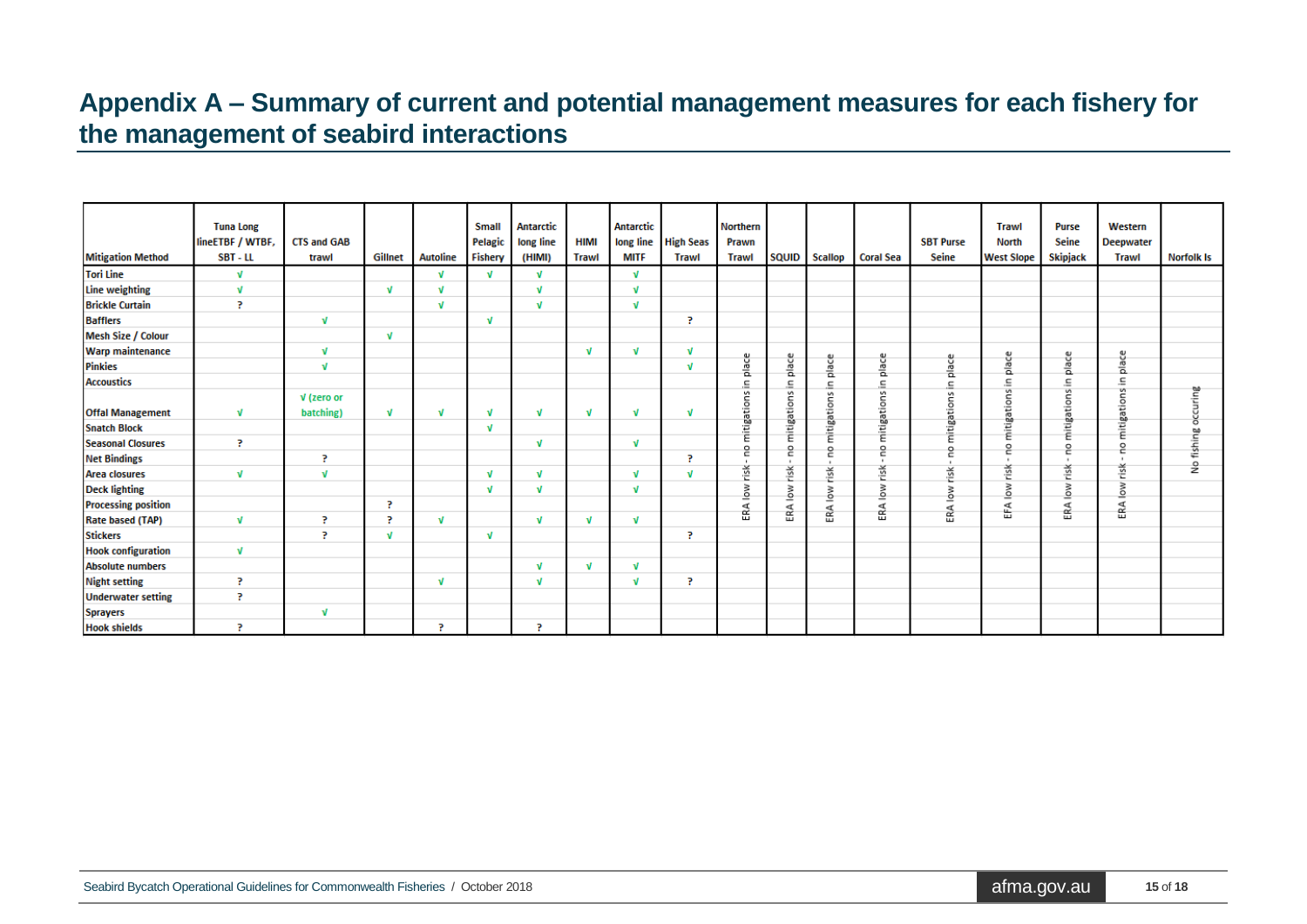# <span id="page-15-0"></span>**Appendix B – Best practice mitigation measures for reducing interactions with seabirds as determined by ACAP and Birdlife International**

| Method of fishing | Mitigation measures available                                                                                                                                                       |  |  |  |  |  |  |  |
|-------------------|-------------------------------------------------------------------------------------------------------------------------------------------------------------------------------------|--|--|--|--|--|--|--|
|                   | Deploy streamer lines while fishing to deter birds away from<br>warp cables and net monitoring cable                                                                                |  |  |  |  |  |  |  |
|                   | Deploy bafflers or water sprayers to deter birds from entering the<br>area where warp cables intersect with the water                                                               |  |  |  |  |  |  |  |
|                   | Deploy 600mm windy buoys (pinkies) on the warp cable in<br>conjunction with zero discharge of offal while the boat is under tow                                                     |  |  |  |  |  |  |  |
|                   | Install a snatch block at the stern of a vessel to draw the net<br>monitoring cable close to the water to reduce its aerial extent.                                                 |  |  |  |  |  |  |  |
|                   | Clean nets after every shot to remove entangled fish ("stickers")<br>and benthic material to discourage bird attendance during gear<br>shooting                                     |  |  |  |  |  |  |  |
| Trawl             | Minimise the time the net is on the water surface during<br>hauling                                                                                                                 |  |  |  |  |  |  |  |
|                   | For pelagic trawl gear, apply net binding to large meshes in the<br>wings (120–800 mm), together with a minimum of 400kg<br>weight incorporated into the net belly prior to setting |  |  |  |  |  |  |  |
|                   | Avoid any offal discharge during shooting and hauling                                                                                                                               |  |  |  |  |  |  |  |
|                   | Where possible and appropriate, convert offal into fish meal and<br>retain all waste material with any discharge restricted to liquid<br>discharge / sump water                     |  |  |  |  |  |  |  |
|                   | Batch waste (preferably for two hours or longer) where meal<br>production from offal and full retention are not feasible.                                                           |  |  |  |  |  |  |  |
| Pelagic longline  | Combination of weighted branch lines, streamer lines and night<br>setting                                                                                                           |  |  |  |  |  |  |  |
|                   | Appropriate line weighting regime to maximise hook sink rates                                                                                                                       |  |  |  |  |  |  |  |
|                   | <b>Streamer lines</b>                                                                                                                                                               |  |  |  |  |  |  |  |
| Demersal longline | Night setting                                                                                                                                                                       |  |  |  |  |  |  |  |
|                   | Bird deterrent curtains at the hauling bay                                                                                                                                          |  |  |  |  |  |  |  |
|                   | Responsible offal management                                                                                                                                                        |  |  |  |  |  |  |  |

Further details of best practice mitigation approaches can be found on the ACAP website at https://acap.aq/en/resources/bycatch-mitigation/mitigation-advice (ACAP and Birdlife, 2015)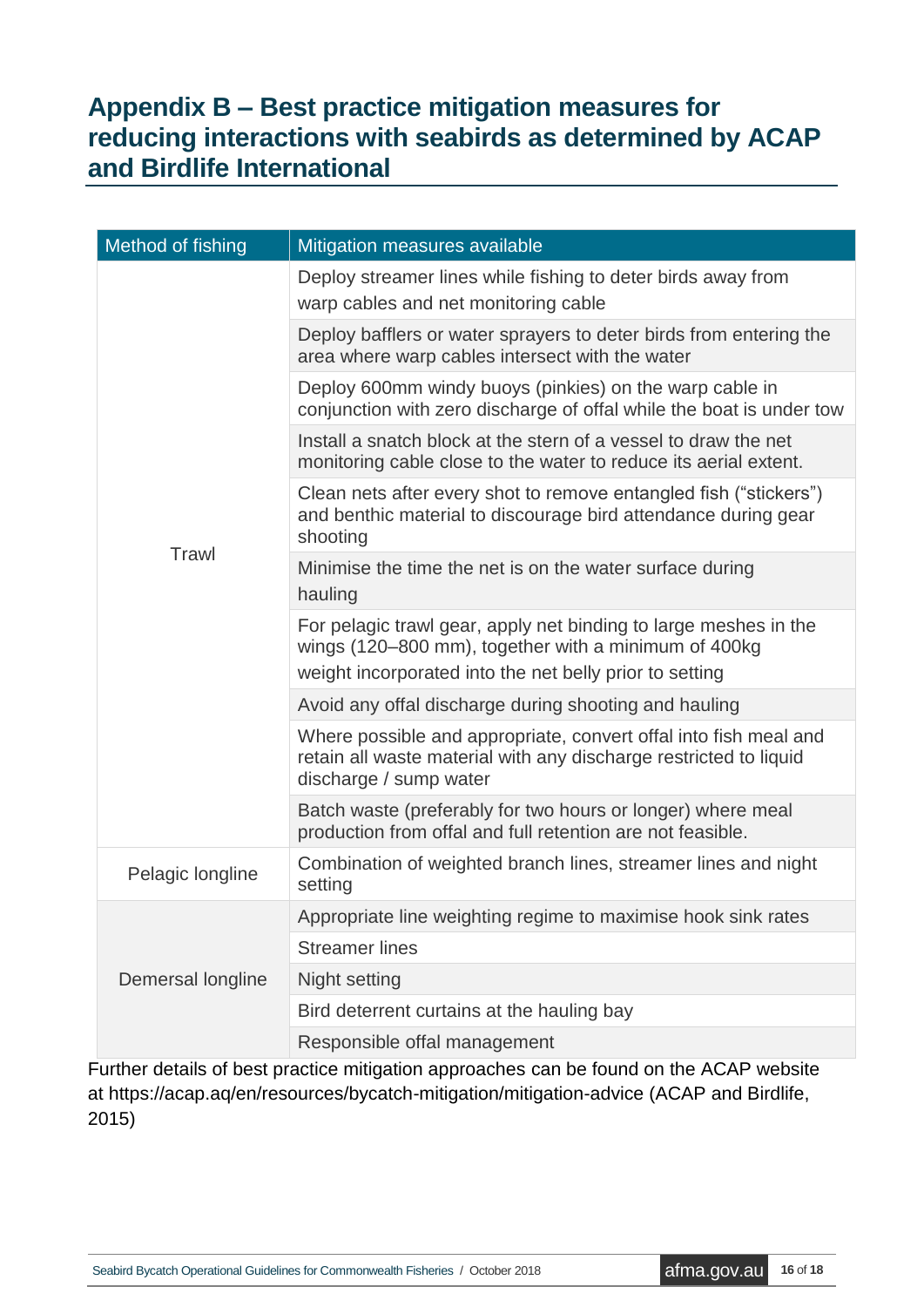# **Appendix C – The seabird species covered by the recovery plan and their conservation status under the EPBC Act**

<span id="page-16-0"></span>

| Species name                                     | Scientific name                   | <b>EPBC Act</b><br>conservation status | Covered by<br><b>ACAP</b> | Covered by the<br>recovery plan | Category under the recovery<br>plan |
|--------------------------------------------------|-----------------------------------|----------------------------------------|---------------------------|---------------------------------|-------------------------------------|
| <b>Albatrosses</b>                               |                                   |                                        |                           |                                 |                                     |
| Northern Royal Albatross                         | Diomedea sanfordi                 | Endangered                             | $\checkmark$              | $\checkmark$                    | Foraging in Australian jurisdiction |
| Southern Royal Albatross                         | Diomedea epomophora               | Vulnerable                             | $\checkmark$              | ✓                               | Foraging in Australian jurisdiction |
| <b>Wandering Albatross</b>                       | Diomedea exulans                  | Vulnerable                             | $\checkmark$              | $\checkmark$                    | Breeding in Australian jurisdiction |
| Antipodean Albatross                             | Diomedea antipodensis             | Vulnerable                             | $\checkmark$              | ✓                               | Foraging in Australian jurisdiction |
| <b>Amsterdam Albatross</b>                       | <b>Diomedea</b><br>amsterdamensis | Endangered                             | $\checkmark$              | $\checkmark$                    | Foraging in Australian jurisdiction |
| <b>Tristan Albatross</b>                         | Diomedea dabbenena                | Endangered                             | $\checkmark$              | ✓                               | Foraging in Australian jurisdiction |
| <b>Sooty Albatross</b>                           | Phoebetria fusca                  | Vulnerable                             | $\checkmark$              | $\checkmark$                    | Foraging in Australian jurisdiction |
| <b>Light-mantled Albatross</b>                   | Phoebetria palpebrata             | Not listed                             | ✓                         | $\checkmark$                    | Breeding in Australian jurisdiction |
| <b>Waved Albatross</b>                           | Phoebastria irrorata              | Not listed                             | $\checkmark$              |                                 |                                     |
| <b>Black-footed Albatross</b>                    | Phoebastria nigripes              | Not listed                             | $\checkmark$              |                                 |                                     |
| Laysan Albatross                                 | Phoebastria immutabilis           | Not listed                             | $\checkmark$              | $\checkmark$                    | Foraging in Australian jurisdiction |
| <b>Short-tailed Albatross</b>                    | Phoebastria albatrus              | Not listed                             | $\checkmark$              |                                 |                                     |
| <b>Atlantic Yellow-nosed</b><br><b>Albatross</b> | Thalassarche<br>chlororhynchos    | Not listed                             | $\checkmark$              | $\checkmark$                    | Foraging in Australian jurisdiction |
| Indian Yellow-nosed<br>Albatross                 | Thalassarche carteri              | Vulnerable                             | $\checkmark$              | ✓                               | Foraging in Australian jurisdiction |
| <b>Grey-headed Albatross</b>                     | Thalassarche<br>chrysostoma       | Endangered                             | $\checkmark$              | ✓                               | Breeding in Australian jurisdiction |
| <b>Black-browed Albatross</b>                    | Thalassarche<br>melanophris       | Vulnerable                             | $\checkmark$              | ✓                               | Breeding in Australian jurisdiction |